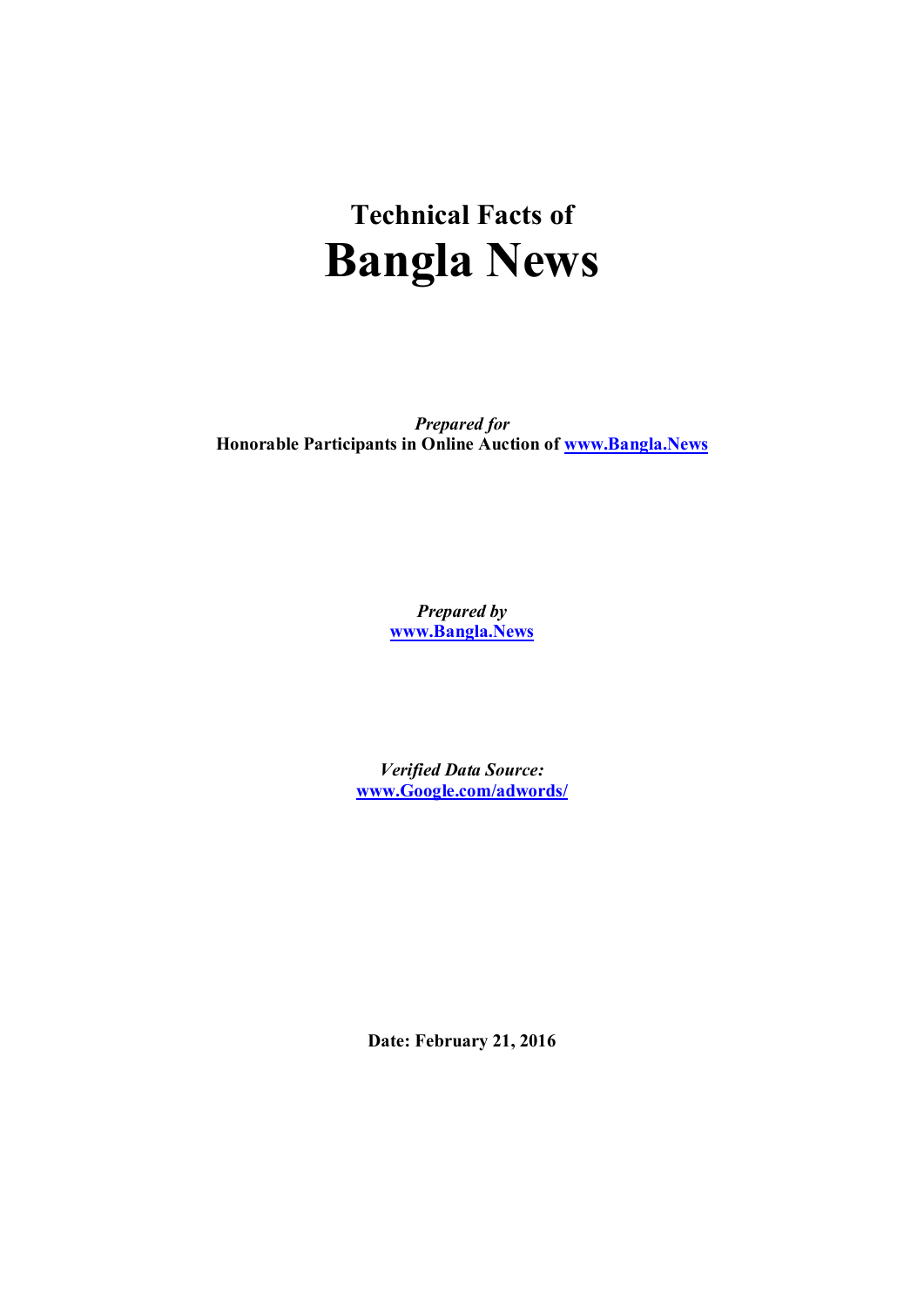## **Objective of this report**

To provide authenticated number-oriented information to facilitate learned decision during Bidding online for www.bangla.news

#### **Technical Value of Bangla News Keyword Value**

We are going to show you the international method, which is widely used, to evaluate domain names internationally. Domain names basically based on two most important fact

- i) Keyword Value,
- ii) Brandablility.

We are going to show you how you can valuate keyword "Bangla News"

Here goes the steps with screenshots as follows:

## **Step 1:** Please go to **www.Google.com/adwords/** And Click on Sign-in and Login with your free Google Account



### **Step 2:** Click on Tools and click Keyword Planner

| Google AdWords        | Home<br>Opportunities<br>Campaigns     | Reports         | Tools                           |                |                 |                   | Customer ID: 606-135-1025<br>$\circ$<br>cyberhostbd.com@gm |
|-----------------------|----------------------------------------|-----------------|---------------------------------|----------------|-----------------|-------------------|------------------------------------------------------------|
| a.<br>Search<br>$\ll$ | All campaigns                          |                 | Change History<br>Conversions   |                |                 |                   |                                                            |
| All campaigns         | Ad groups<br>Campaigns                 | Product groups  | Attribution<br>Google Analytics | brds           | Video targeting | <b>Dimensions</b> | Display Network T                                          |
| <b>c</b> IntriguelT   | All but removed campaigns =            | Segment $\star$ | Google Merchant Center          | $\overline{+}$ | Find campaigns  | Q                 | View Change History                                        |
|                       | $Clicks$ $\star$<br>None $\sim$<br>VS. | Daily v         | <b>Keyword Planner</b>          |                |                 |                   |                                                            |
|                       |                                        |                 | Display Planner                 |                |                 |                   |                                                            |
|                       |                                        |                 | Ad Preview and Diagnosis        |                |                 |                   |                                                            |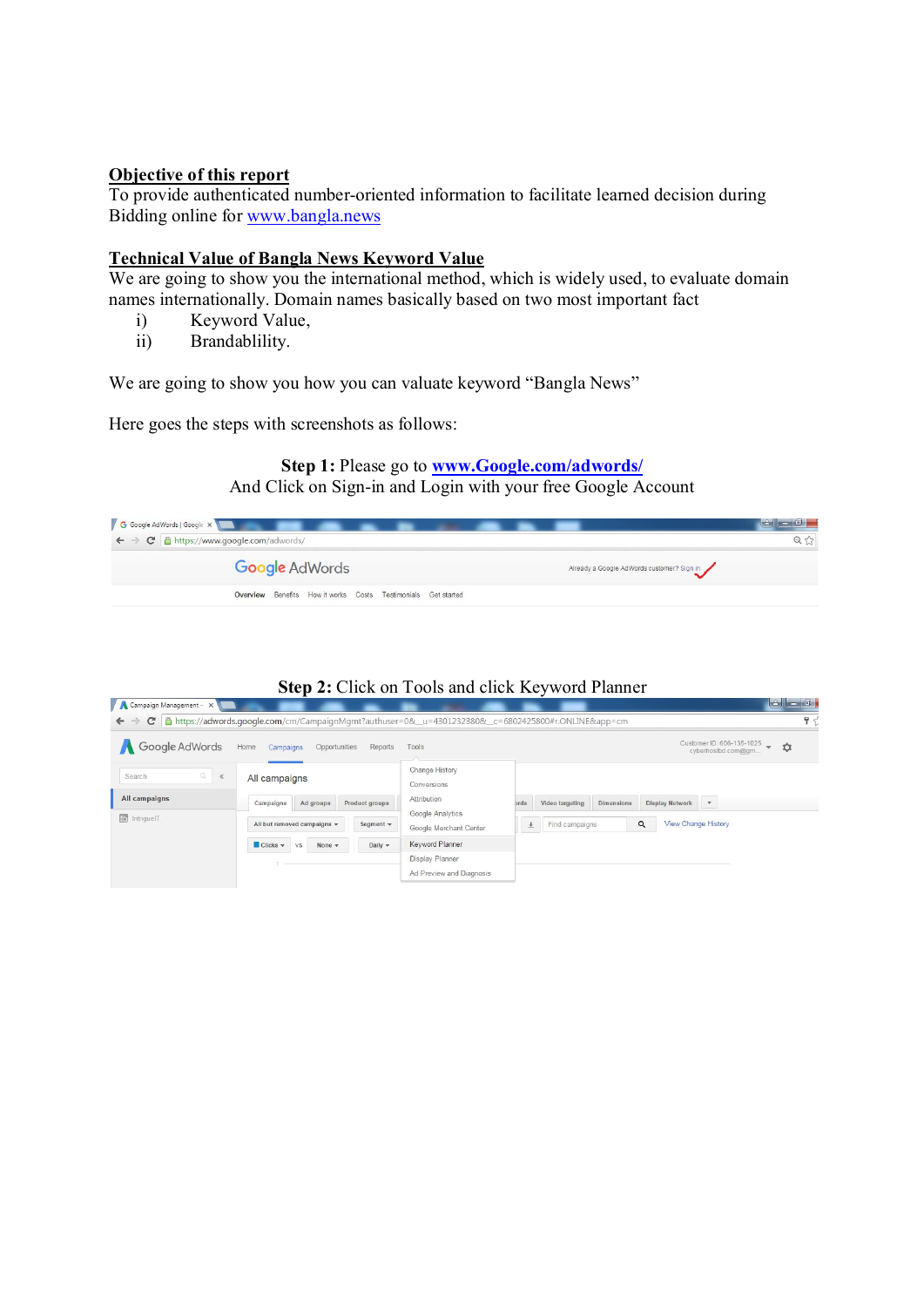**Step 3:** Click on "Get Search Volume Data and Trends" and write keyword Bangla News. Then, Click on Get Search Volume. Search Volume will give real data from Google Database about search volume for the given keyword Bangla News

|                                                           | Option 1: Enter keywords |                            |
|-----------------------------------------------------------|--------------------------|----------------------------|
| <b>Bangla News</b>                                        |                          |                            |
|                                                           |                          |                            |
|                                                           |                          |                            |
| Option 2: Upload file                                     |                          |                            |
| Choose file                                               |                          |                            |
|                                                           |                          |                            |
|                                                           |                          |                            |
| CSV, TSV or text files accepted Learn more<br>Targeting ? |                          | Date range 7               |
| All locations                                             |                          | Show avg. monthly searches |
| Google                                                    |                          | for: last 12 months        |

**Step 4:** Bingo! Here goes the REAL data from Google month-wise (for last one year) tells us how much searches are taken place on Google for keyword Bangla News.

|                                 | Modify search | Get search volume |               |                                     |     |                      | Bangla News                                                                   |
|---------------------------------|---------------|-------------------|---------------|-------------------------------------|-----|----------------------|-------------------------------------------------------------------------------|
|                                 |               |                   |               |                                     |     |                      | Search volume trends $\hat{\div}$<br>Average monthly searches<br>600K<br>450K |
|                                 |               |                   |               |                                     |     |                      | 300K                                                                          |
| Jan 2016                        |               | Oct               | Aug           | Jun                                 | Apr | Feb 2015             | 150K                                                                          |
| + Download<br>Add all (1)       | $\square$     | Columns =         |               |                                     |     | <b>Keyword ideas</b> | Ad group ideas                                                                |
| Ad impr. share ?<br>Add to plan |               | Suggested bid 7   | Competition ? | Avg. monthly searches<br>$\sqrt{7}$ |     |                      | Keyword (by relevance)                                                        |